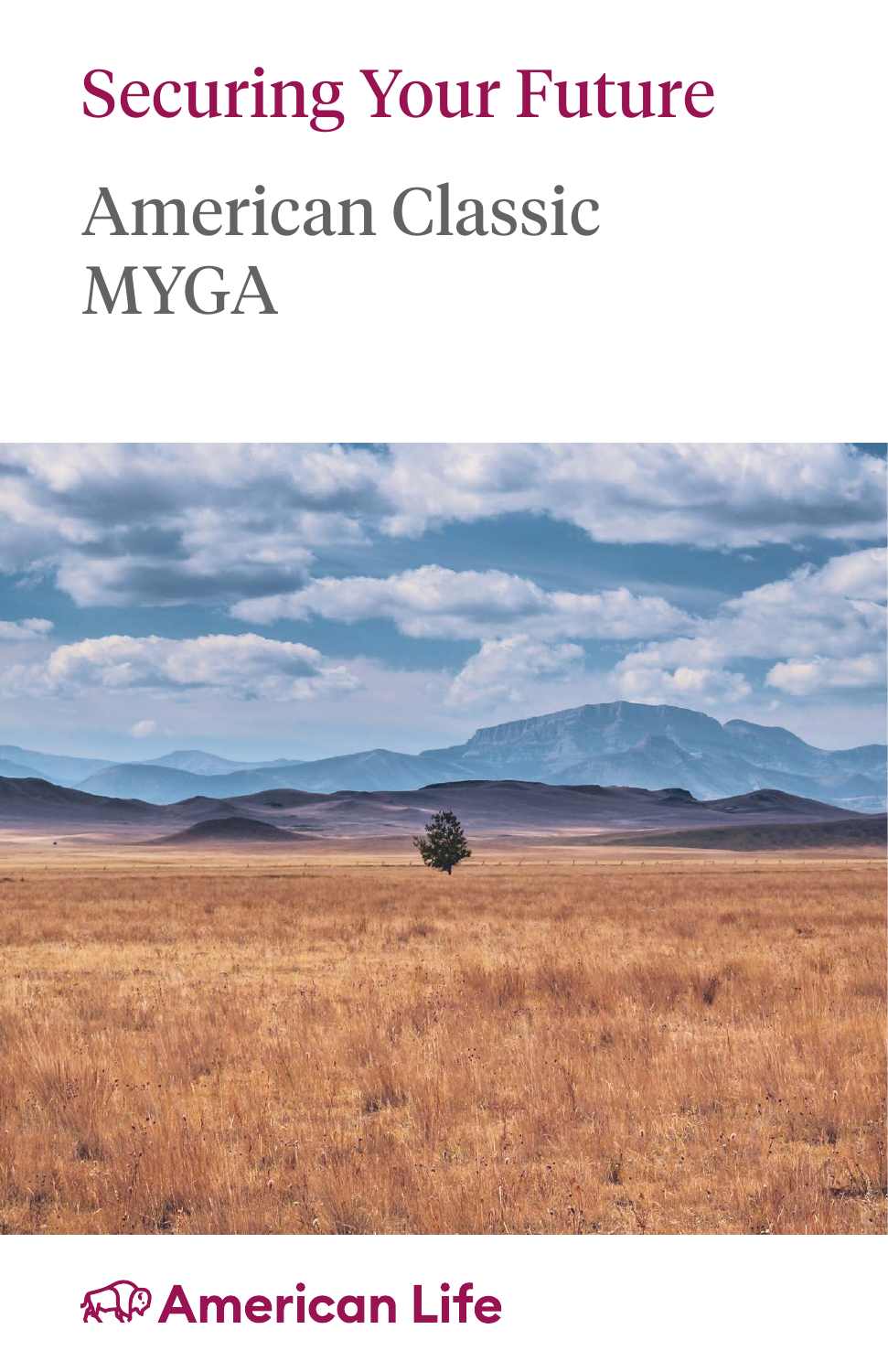#### American Classic

For individuals looking for a simple and secure way to manage their money into retirement, American Life offers the American Classic, a Fixed Deferred Annuity with a Multi-Year Rate Guarantee (MYGA).

The American Classic provides a low-risk and predictable return that is insulated from economic volatility.

- Insurance products are issued by American Life & Security Corp. and are not offered in all states. The product feature may vary by state. Refer to the product rate sheet for more information.
- **• Not guaranteed by any bank or credit union may lose value not a deposit - not insured by any federal government agency**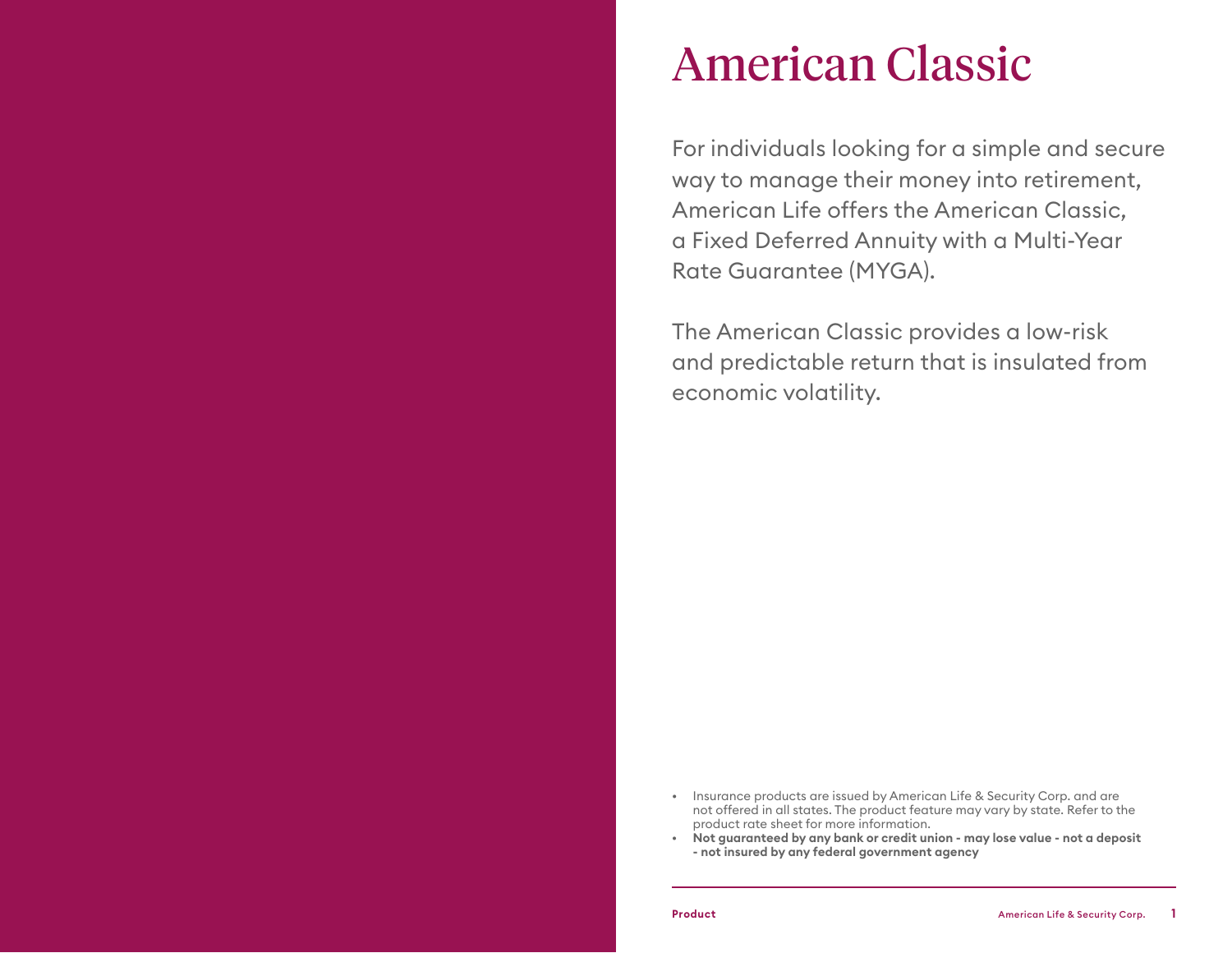

### What Makes Us Different?

The American Classic\* provides both peace of mind and a Loyalty Bonus, a reward for not making withdrawals during the term. Keeping the full value in your policy for the entire term saves us money, and we pass that savings on to you.

Other annuities entice customers to sacrifice prudent liquidity features for unplanned future events in exchange for increased yields. At American Life, we believe it is unfair to force you to make this choice at policy origination.

\* The American Classic is composed of policy document ICC18-MYGA 001 08/18 and the following included riders:

- ICC18-MYGAEIC 001 08/18
- ICC18-MYGALR 001 08/18
- ICC18-MYGADBR 001 08/18

Refer to the product rate sheet for more information about withdrawals, RMD's, and enhanced interest credit product features.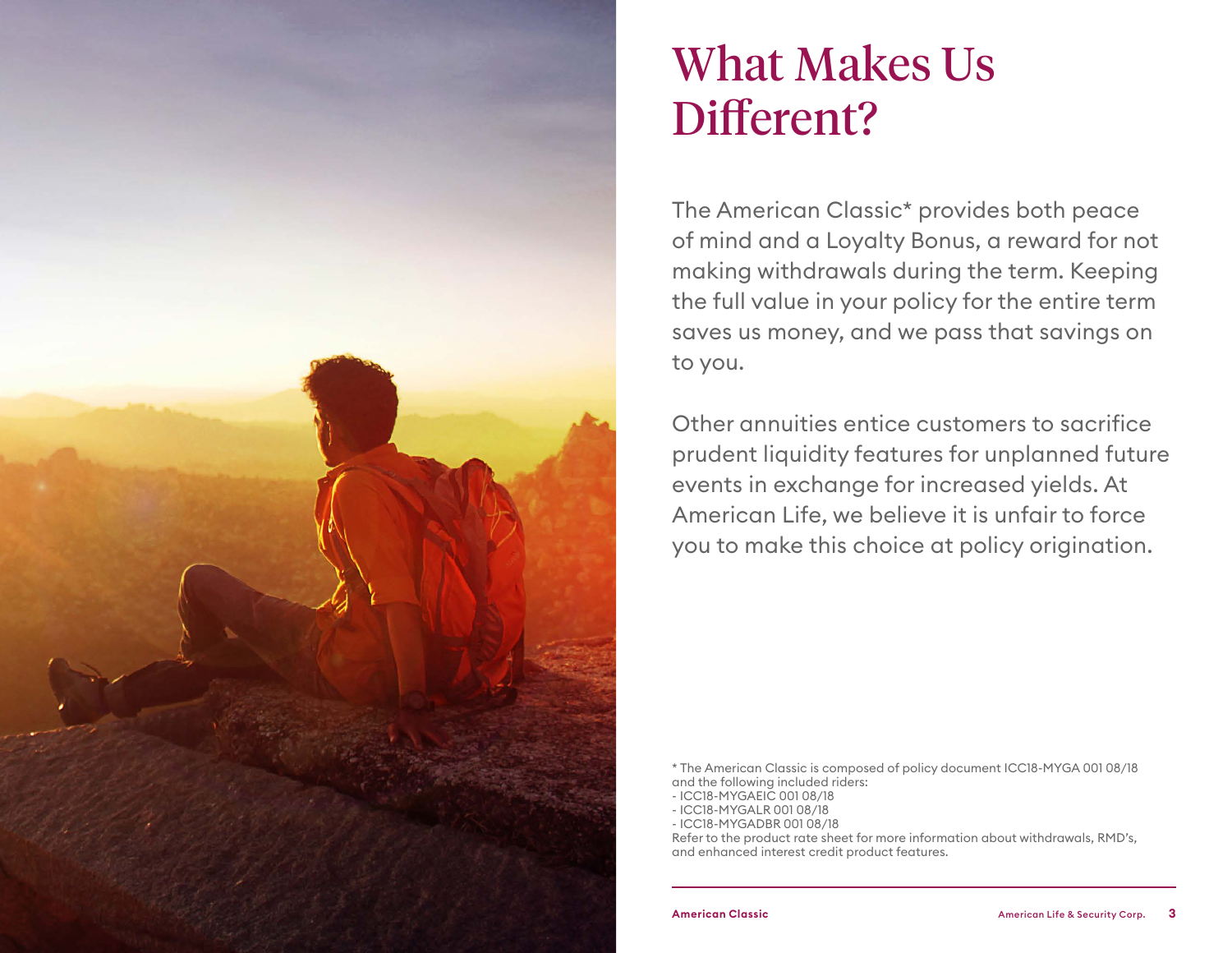

### How Does the American Classic Work?

When you enter into a contract with American Life, you pay an upfront initial premium. In return, American Life grows that initial premium at a fixed, competitively high interest rate for a guaranteed number of years. This provides you with safe, stable and guaranteed returns.

The interest earned is tax-deferred during the term, meaning you don't pay income taxes until you make a withdrawal. This lets your account grow at its full potential.

At the end of the guarantee period\*, you can choose to either withdraw your initial premium along with your guaranteed return or roll your account into a new product.

<sup>\*</sup> There is a 30-day window at the end of the guarantee period where the contract owner must initiate a transfer or withdrawal of the assets without incurring a penalty. The contract will automatically renew at the same term with a 5% surrender schedule for each contract year at a renewal rate to be set at that time.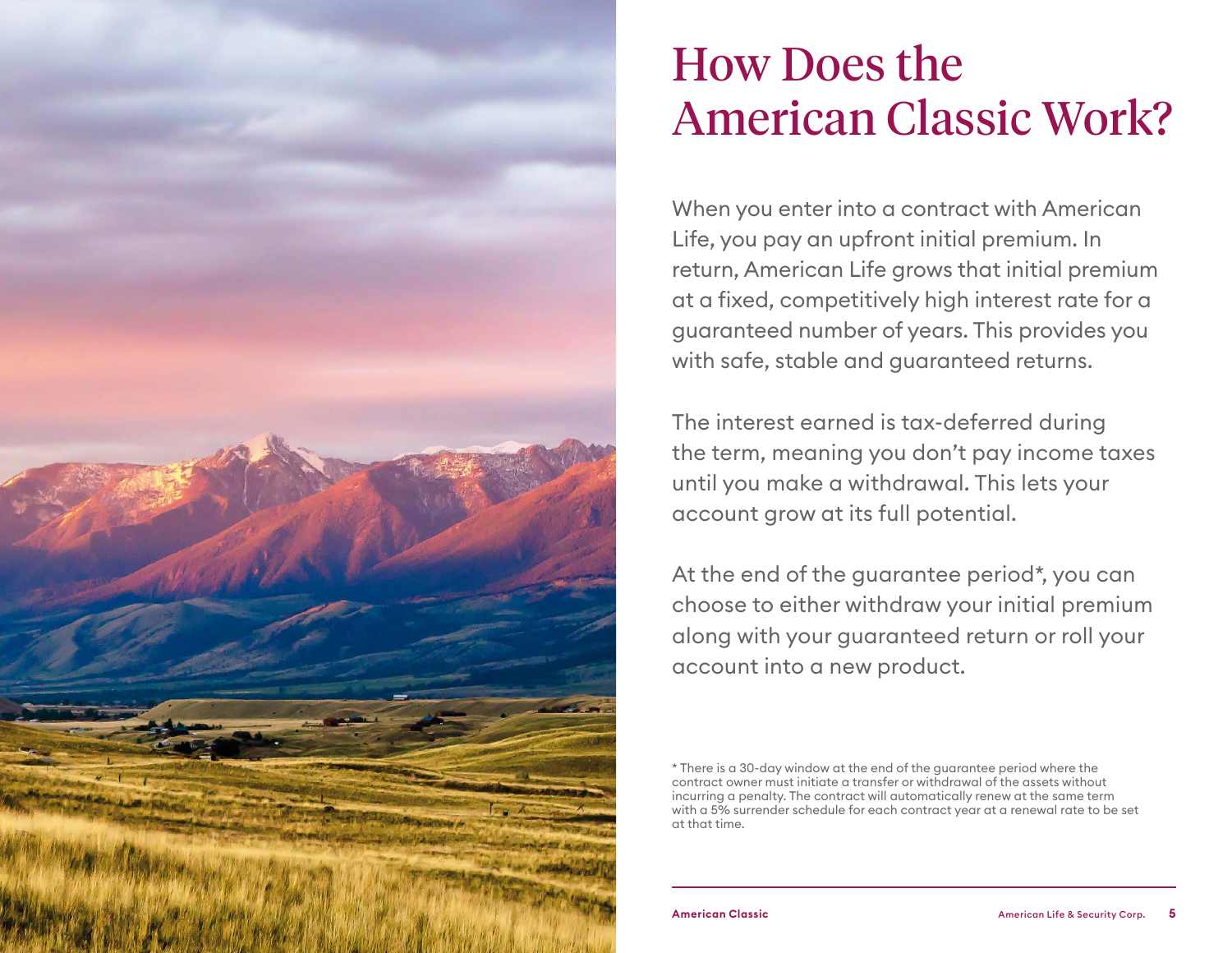

# The Options and Flexibility You Deserve

- You may withdraw up to 10% each year without a penalty.\*
- We provide free withdrawals for customers meeting their IRS-mandated Required Minimum Distribution (RMD)\* and a Guaranteed Death Benefit that allows a full account withdrawal without surrender charges in the event of a policyholder's death.
- American Classic offers innovative features like a Loyalty Bonus that rewards you for helping keep our costs low by not using liquidity during the guarantee period.

\* Not available until beginning of second contract year. Withdrawals of interest prior to age 59 ½ may be subject to a 10% Federal income tax penalty. Withdrawals in excess of the 10% free withdrawal may be subject to contract surrender charges (see contract for details).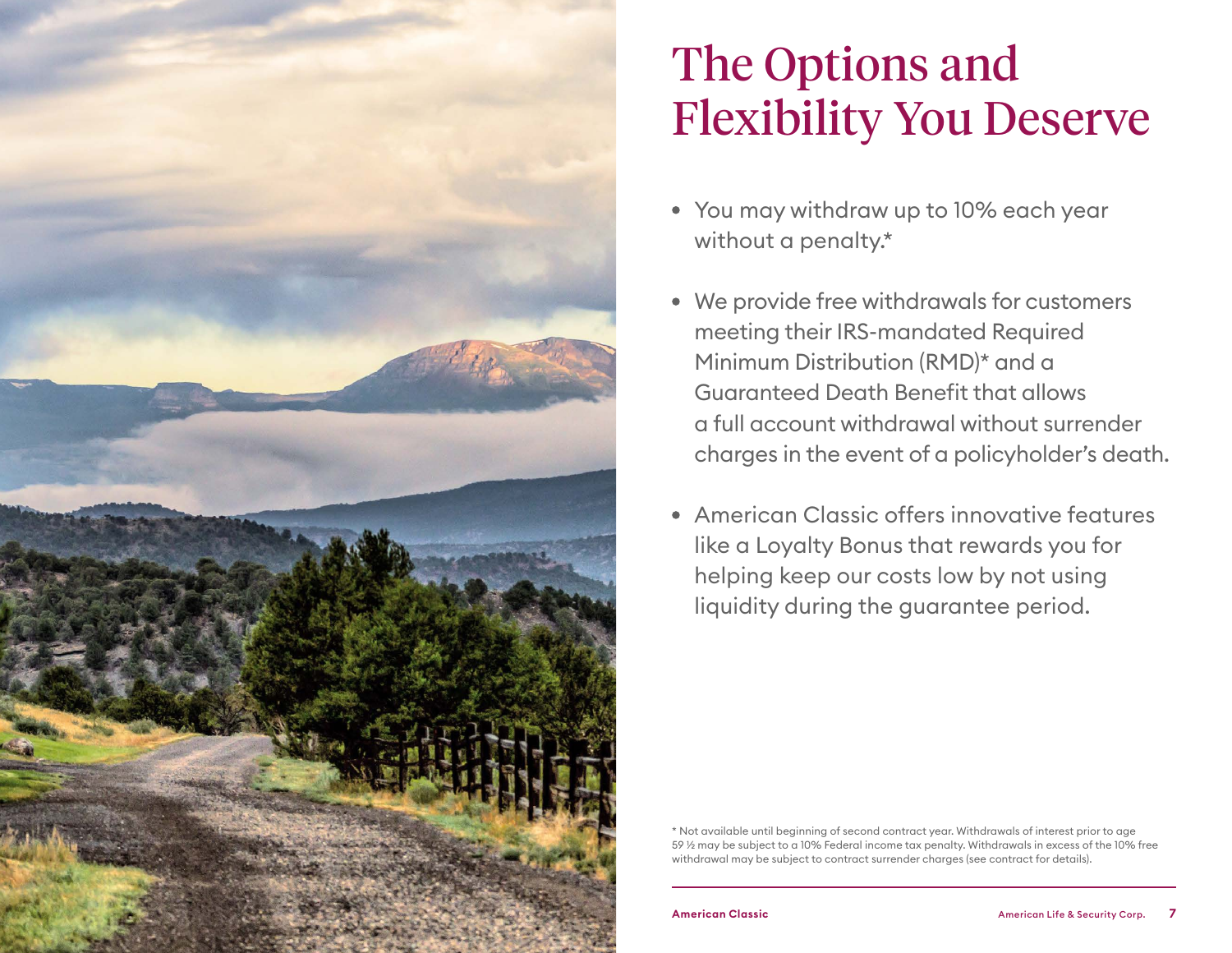## Benefits of an American Life Fixed Deferred Annuity

| <b>Low Risk</b><br>Our interest rate is fixed for the guarantee<br>period and won't change with economic<br>volatility. | <b>Secure</b><br>American Life is secure, highly rated<br>(A.M. Best B++, positive watch).                                                               |
|-------------------------------------------------------------------------------------------------------------------------|----------------------------------------------------------------------------------------------------------------------------------------------------------|
| <b>Predictable</b><br>Our customers know exactly how much<br>investment return to expect.                               | <b>Tax-Deferred</b><br>Money can grow at its full potential since<br>customers don't pay income taxes until<br>they make a withdrawal.                   |
| <b>Loyalty Bonus</b><br>Customers are rewarded for not making any<br>withdrawals during the term.                       | <b>Guaranteed Death Benefit</b><br>If a customer dies during the term of the policy,<br>the account value may be withdrawn with no<br>surrender charges. |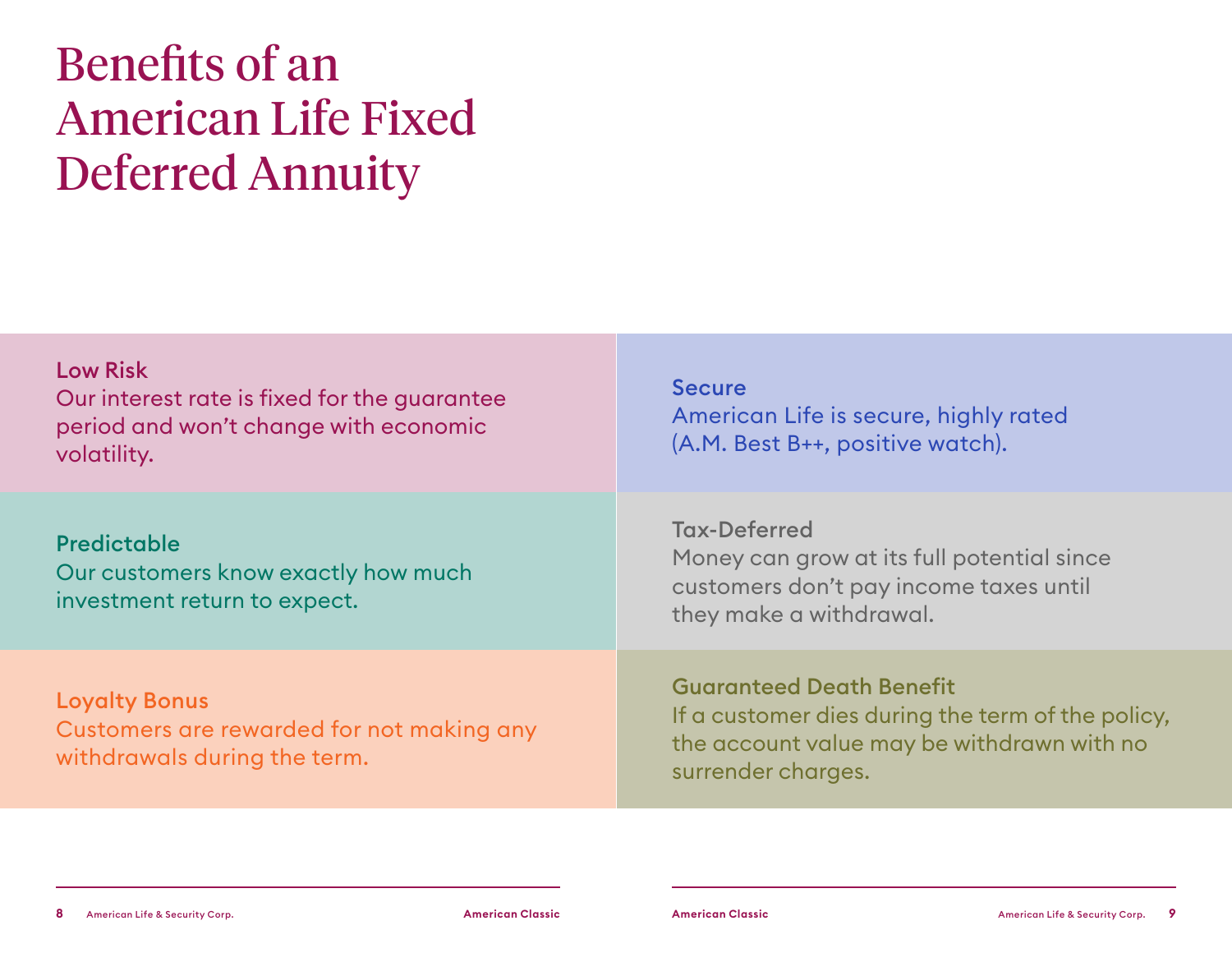

# We Are the Future of Planning for Tomorrow About American Life

Founded in 1960 and reimagined in 2018, American Life has been providing financially stable insurance products to customers for almost 60 years.

American Life is committed to providing bestin-class life and annuity products. We combine industry best practices with forward-thinking technology to deliver market-leading products and a seamless customer experience.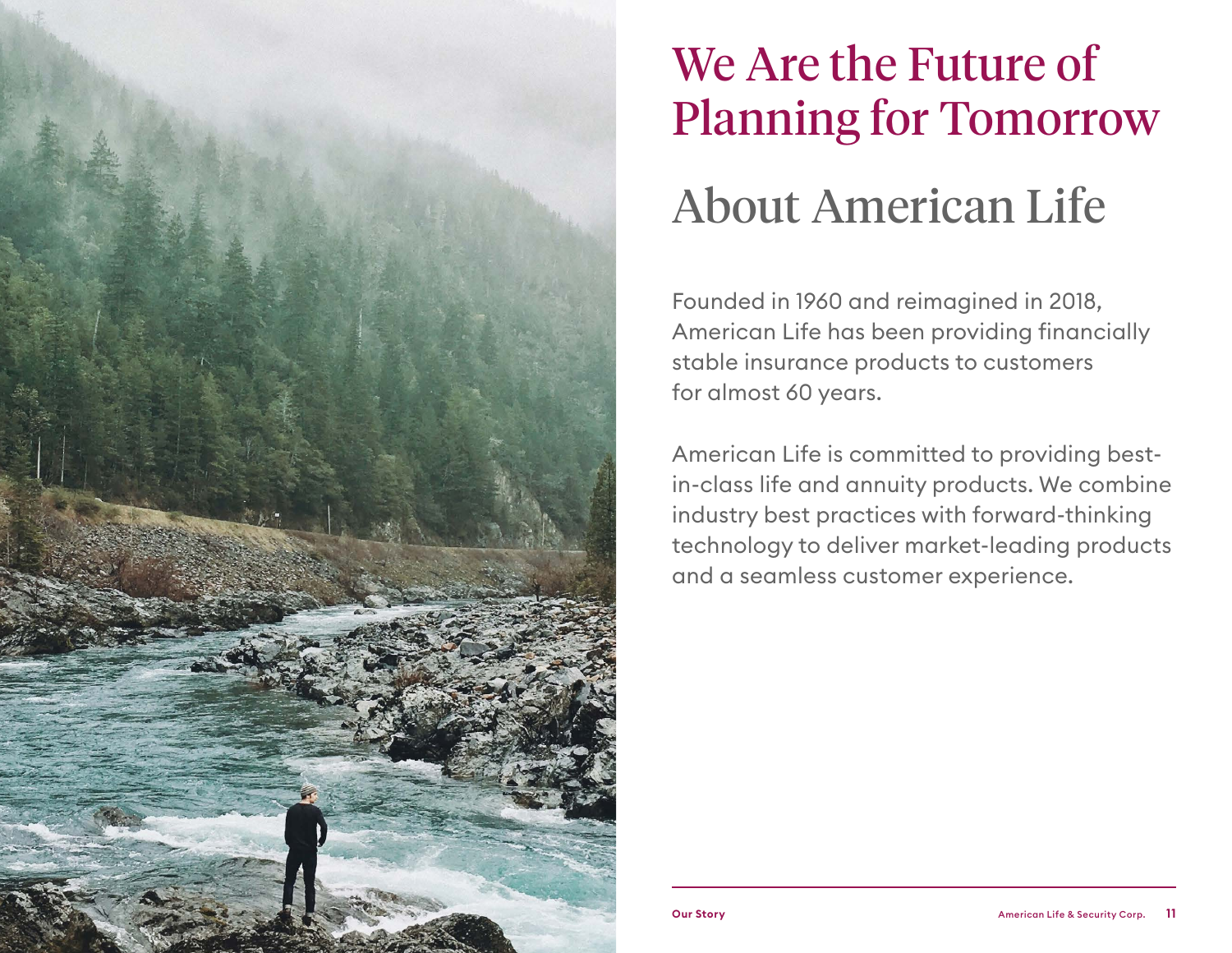#### American Life & Security Corp.

2900 South 70**th** Street, Suite 400 Lincoln, NE 68506

Phone: 402-489-8266 Fax: 402-489-8295 customerservice@american-life.com

www.american-life.com

Photography Credits: Hunter Wiseley on Unsplash (Cover) Abhiram Prakash on pexels (p2) Aaron Burnett, "Absakora Sunset" (p4) Andrea Reiman on Unsplash (p6) Steve Cartner on Unsplash (p10)

Graphic Design: Till Sperrle

- > Guarantees are based on the claims paying ability of American Life & Security Corp. Withdrawals of taxable amounts are subject to income tax and may be subject to a market value adjustment, and if taken prior to age 59½, a 10% IRS penalty may also apply. Withdrawals, which may be subject to surrender charges and a market value adjustment, have the effect of reducing benefits and values.
- > For Owners who are taking Required Minimum Distributions from IRAs, the annual RMD for the current year should be taken prior to qualified funds transfer to American Life. Any RMD in Year 1 is subject to surrender charge and MVA.
- > Investment in an annuity with qualified funds or in an IRA does not provide any additional tax benefits as the account is already tax deferred. There are no additional tax deferral benefits available for these assets and therefore an annuity should only be purchased to take advantage of the product's other features, such as lifetime income and death benefits.
- > This material is intended to provide an overview of American Life's Classic MYGA product and is not considered tax advice. You should consult with a tax advisor or legal counsel for advice specific to your personal financial situation. There are no additional tax deferral benefits for contracts held in IRAs as they are already a tax deferred account.
- > Insurance products are issued by American Life & Security Corp. and are not offered in all states. The product feature may vary by state. Refer to the product rate sheet for more information.

**Not guaranteed by any bank or credit union - may lose value not a deposit - not insured by any federal government agency**